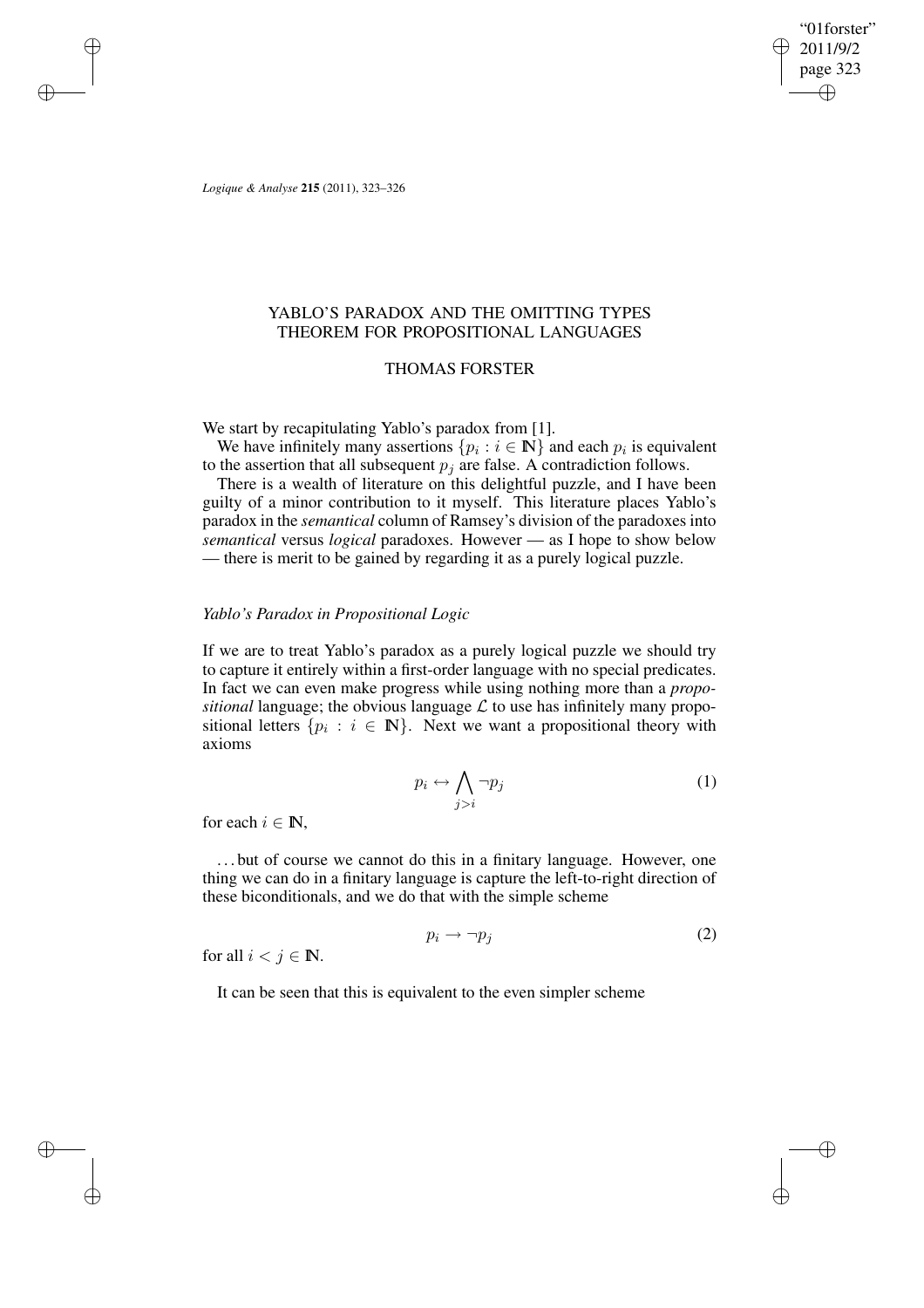✐

✐

#### 324 THOMAS FORSTER

for all  $i \neq j \in \mathbb{N}$ .

Let us call this theory Y. Y says that at most one  $p_i$  can be true.

It is the right-to-left direction of the biconditionals that gives us trouble . . .

$$
(\bigwedge_{j>i} \neg p_j) \to p_i \tag{4}
$$

 $\neg p_i \lor \neg p_j$  (3)

for each  $i \in \mathbb{N}$ .

For each  $i$  the right-to-left direction of the  $i$ th biconditional (4) asserts that at least one of the formulæ in the set  $\Sigma(i)$  is false:

$$
\{\neg p_j : j \ge i\} \tag{S(i)}
$$

 $\Sigma(i)$  is an example of what model theorists call a 0-*type*, a *type* being nothing more than a set of formul $x^1$ . The '0' means that the formulæ in the type have no free variables. Our desire that at least one thing in a type should be false is — in the terminology of model theory — a desire to *omit* that type. What we need is a theorem that tells us that a theory can have models that omit a specified type. There is a such a theorem, and it is known as the *Omitting Types Theorem.* We say a theory  $T$  in a language  $\mathcal{L}$  *locally omits* a type  $\Sigma$  if, whenever  $\phi \in \mathcal{L}$  is a formula such that T proves  $\phi \to \sigma$ for every  $\sigma \in \Sigma$ , then  $T \vdash \neg \phi$ . The omitting types theorem for propositional languages now says:

*Theorem 1*: *Let* T *be a consistent theory in a propositional language* L*. If* T *locally omits a type* Σ *then there is an* L*-valuation* v *that satisfies every theorem of*  $T$  *but falsifies at least one*  $\sigma$  *in*  $\Sigma$ *.* 

We say in these circumstances that  $v$  *omits*  $\Sigma$ . However, what we need here is the slightly stronger:

## *Theorem 2*: (Extended Omitting Types Theorem)

*Let* T *be a consistent theory in a propositional language* L*. If* T *locally omits each type*  $\Sigma$  *in a countable class*  $\mathfrak{S}$  *of types then there is an C*-valuation that satisfies every theorem of T but, for each  $\Sigma \in \mathfrak{S}$ , falsifies *at least one*  $\sigma$  *in*  $\Sigma$ *.* 

 $<sup>1</sup>$  A countably infinite set unless otherwise specified.</sup>

✐

✐

✐

✐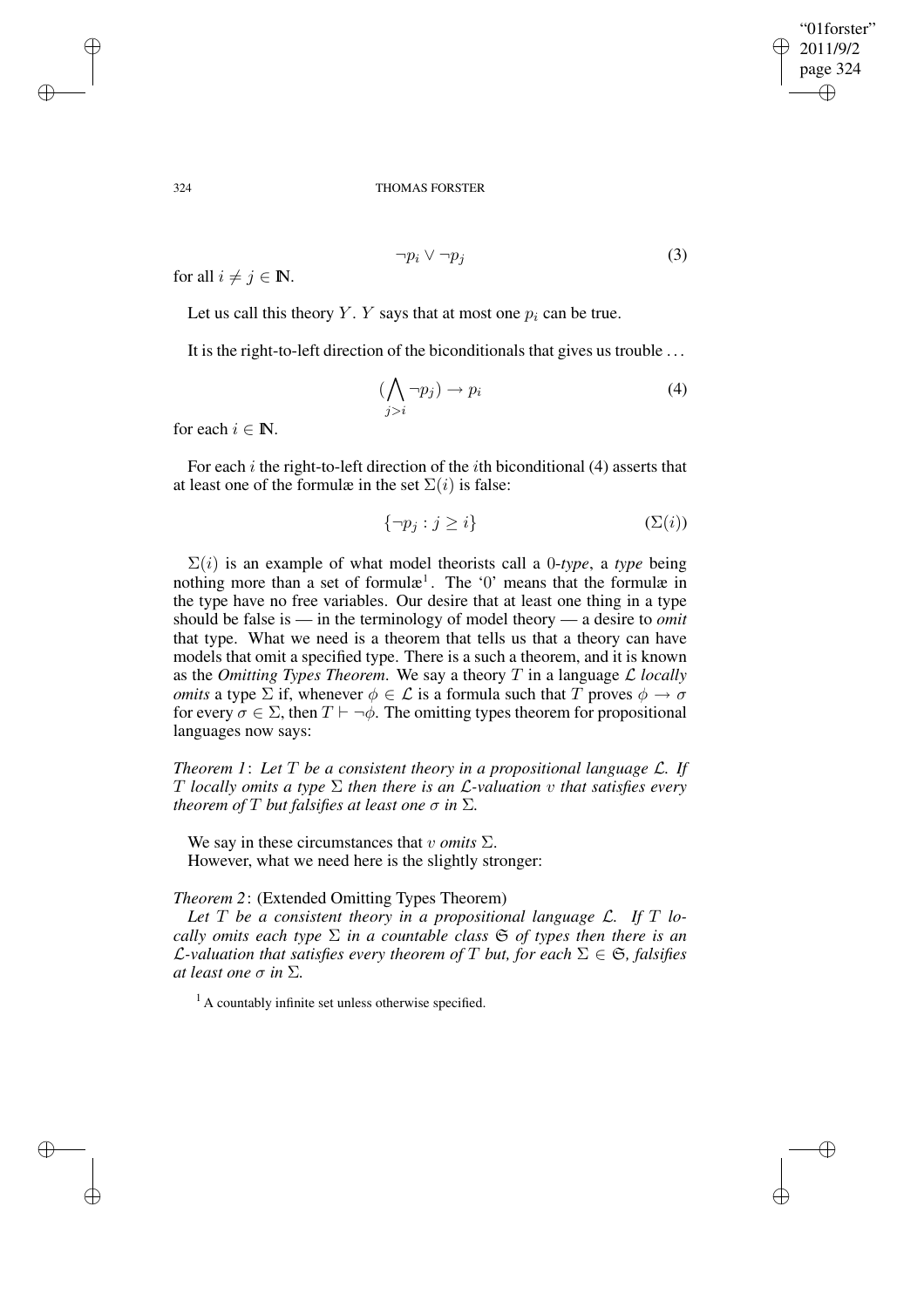I will omit a proof of this result, since it is standard in the model-theoretic literature.

In asserting the right-to-left directions (4) of the biconditionals we are restricting ourselves to L-valuations that omit all the types  $\Sigma(i)$ . There are countably many of these types so it would be natural to reach for the extended omitting types theorem, theorem 2. Now if we are to exploit theorem 2 we want our theory Y to locally omit each  $\Sigma(i)$ . But it doesn't. The formula  $p_0$ , in conjunction with the axioms of Y, implies  $\neg p_i$  for every  $i > 0$ and thereby implies everything in  $\Sigma(1)$ . If Y were to locally omit  $\Sigma(1)$  as we desire then we would have to have  $Y \vdash \neg p_0$ . But Y clearly does not prove  $\neg p_0$ . If we were to add  $\neg p_0$  as part of a project of adding axioms to Y to obtain a theory that did omit  $\Sigma(1)$  we would find by the same token that we would have to add  $\neg p_i$  for all other  $i \in \mathbb{N}$  as well, and then we end up realising all the  $\Sigma(i)$ .

Thus Y does not locally omit even one of the  $\Sigma(i)$ , let alone all of them. So we cannot invoke theorem 2. However, for each  $i$  the valuation that makes  $p_i$  true and everything else false satisfies  $Y$  all right, and it omits all  $\Sigma(j)$  for all  $j < i$ . This illustrates how a theory T can sometimes have a model that omits a type  $\Sigma$  even though T does not locally omit  $\Sigma$ .

Very well: for each *i* there is an  $\mathcal{L}$ -valuation that satisfies Y and omits  $\Sigma(j)$ for all  $j < i$ . Can we find a  $\mathcal{L}$ -valuation that satisfies Y and omits all the  $\Sigma(i)$ ? No! Such a valuation would satisfy all the right-to-left directions of the biconditionals in (1), namely the conditionals in (4) and thereby manifest Yablo's paradox!

#### *Conclusion*

✐

✐

✐

✐

Yablo's paradox provides us with an illustration of a setting where there is a theory Y and an infinite family  $\{\Sigma(i) : i \in \mathbb{N}\}\$  of types where, although Y does not locally omit any of the  $\Sigma(i)$ , it nevertheless has valuations that omit any finite set of them. Further, it has no valuation that omits them all. That last fact illustrates how the condition in theorem  $2$  — namely that  $T$ locally omit every  $\Sigma \in \mathfrak{S}$  — really is necessary, so the extended omitting types theorem for propositional logic really is best possible.

For T to have a model omitting all the  $\Sigma_i$  it is not sufficient for it to have models omitting any given finite family of them; we really do need the stronger condition that T should locally omit every finite subset of  $\Sigma_i$ .

It illustrates that for T to have a model that omits a type  $\Sigma$  is is sufficient but not necessary for T to locally omit  $\Sigma$ .

"01forster" 2011/9/2 page 325

✐

✐

✐

✐